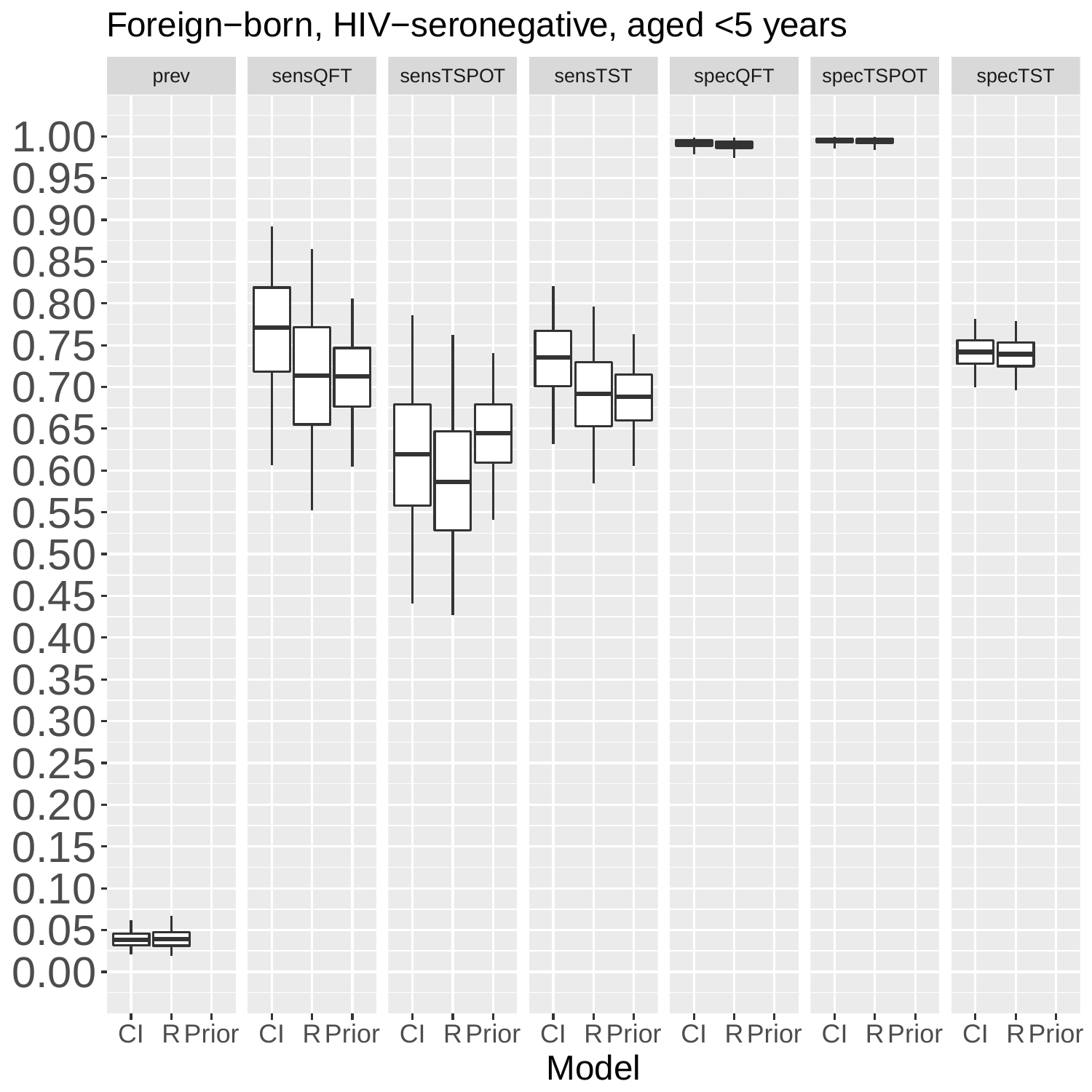## Foreign−born, HIV−seropositive, aged >=5 years

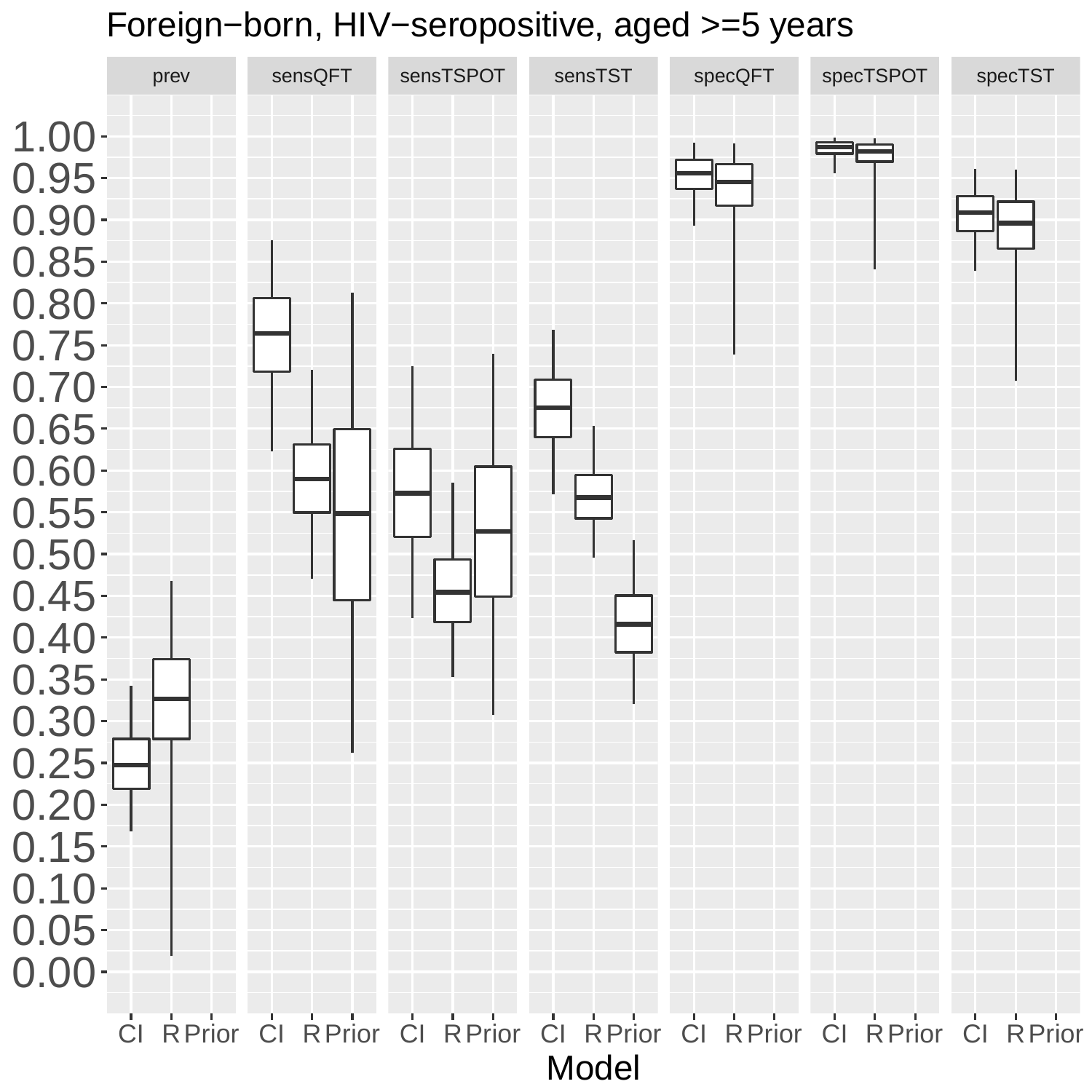## US−born, HIV−negative, aged >=5 years